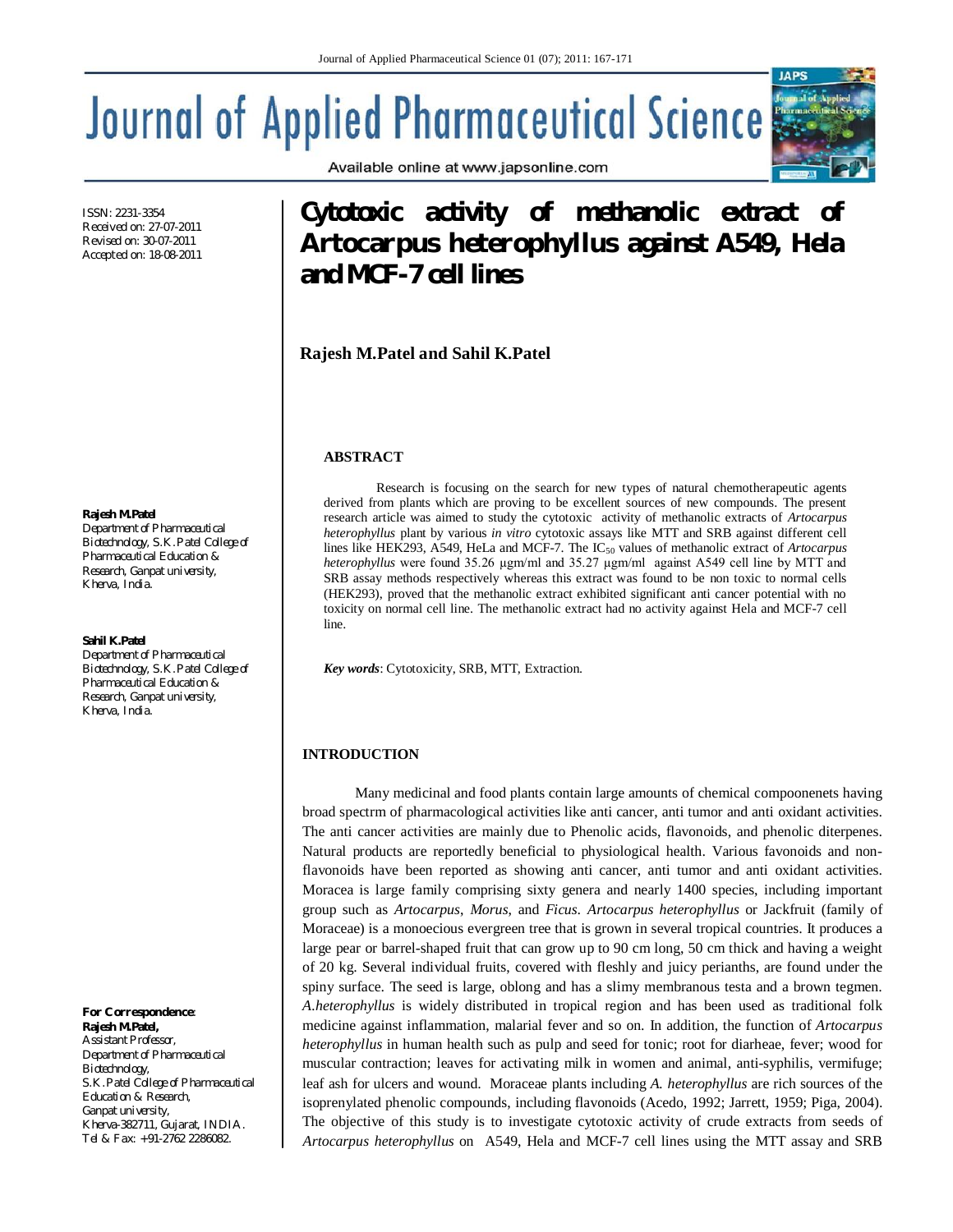assay methods. The overall result indicates the promising baseline information for the potential uses of crude extract from the tegmen of *A. heterophyllus* as an antitumor agent.

# **MATERIALS AND METHODS**

#### **Plant material**

*Artocarpus heterophyllus* seeds were obtained from pujan nursery, Ahmedabad, Gujarat. The seeds were washed with sterile water, dried in shade, finely powdered & stored in air tight bottles.

#### **Preparation of Plant extract**

10 gm of dried, finely grounded powder of *Artocarpus heterophyllus* seeds was immersed in 150 ml of methanol and extracted by reflux extraction at 40 ºC for 3 hours. After extraction, the extract was filtered through Watmann filter paper and evaporated till dryness. 100 Microgram of plant extract was dissolved in the 1 ml DMSO and then 1:3 dilution of test compound was prepared for MTT and SRB assay.

#### **Phytochemical investigation of** *Artocarpus heterophyllus* **seeds**

*Test for steroids*: Liebermann –Burchard reaction : Mix 2ml extract with chloroform .Add 1-2 ml aceteic anhydride and 2 drops conc. H2SO<sup>4</sup> from the side of test tube. First red, then blue and finally green color appears.

*Test for Saponins:* Foam test: shake the drug extract or dry powder vigorously with water. Persistent foam observed.

*Test for Flavonoids: Shinoda test*: To dry powder or extract, add 5ml 95%ethanol, few drops conc. HCl and .5gms magnesium turnings, Pink color observed.

#### **Cell culture**

Human embryonic kidney cell line (HEK 293T), lung adeno carcinoma cell line (A549 cell line), cervical cancer cell line (Hela cell line) and breast cancer cell line MCF-7 was grown in DMEM (Dulbecco's modifications of eugal's medium with Lglutamine & 4.5G/L glucose) supplemented with fetal bovin serum 100 units/ml of penicillin G and 0.1 mg/ml of streptomycin sulfate in a humidified atmosphere of a 5%  $CO<sub>2</sub>$  at 37°C.

# **Cytotoxicity assay by MTT (3-[4,5-Dimethylthiazol-2-yl]-2,5 diphenyltetrazolium Bromide) assay method**

The monolayer cell culture was trypsinized and the cell count was adjusted to 3 lac cells/ ml using medium containing 10% newborn calf serum. Pre incubate cells at a concentration of  $1 \times 10^6$ cells/ml in culture medium for  $3$  h at  $37^{\circ}$ C and  $6.5\%$  CO<sub>2</sub>. The cells were seeded at a concentration of  $5 \times 104$  cells/well in 100 µl culture medium and incubated at 37ºC in 5 % CO2 incubator for 24 hrs. After 24 hours, when the monolayer formed, the supernatant was flicked off and added previously diluted with media of 100µl of different concentrations of test extract in microtitre plates and kept for incubation at 37ºC in 5 % CO2 incubator for 72 hour and cells were periodically checked for granularity, shrinkage,

swelling. After 72 hour, the sample solution in wells was flicked off and 10µl of MTT dye was added to each well. The plates were gently shaken and incubated for 4 hours at 37oC in 5% CO2 incubator. The supernatant was removed and 100 µl of Isopropanol was added and the plates were gently shaken to solubilize the formed formazan. The absorbance was measured using a microplate reader at 590 nm with a reference filter of 620 nm. **(**Mossmann, T., (1983; Knick, V.C. 1995; Skehan, P.2003; Skehan P, 1990).

The percentage cell growth inhibition or percentage cytotoxicity was calculated by following formula:

$$
\% \text{ Growth inhibition} = 100 - \frac{\text{Mean OD of individual Test Group}}{\text{Mean OD of control Group}} \text{X } 100
$$

#### **Cytotoxicity assay by SRB method**

The monolayer cell culture was trypsinized and the cell count was adjusted to  $0.5{\text -}1.0 \times 10^5$  cells/ml using medium containing 10% new born sheep serum. To each well of the 96 well microtitre plate, 0.1ml of the diluted cell suspension (approximately 10,000 cells) was added. After 24 hours, when a partial monolayer was formed, the supernatant was flicked off, washed once and 100µl of different test compound concentrations were added to the cells in microtitre plates. The plates were then incubated at 37oC for 72 hours in 5% CO2 incubator and microscopic examination was carried out and observations recorded every 24 hours. After 72 hours, 25µl of 50% trichloroacetic acid was added to the wells gently such that it forms a thin layer over the test compounds to form a over all concentrations 10%. The plates were incubated at 4oC for one hour. The plates were flicked and washed five times with tap water to remove traces of medium, sample and serum, and were then airdried. The air dried plates were stained with 100µl SRB and kept for 30 minutes at room temperature. The unbound dye was removed by rapidly washing four times with 1% acetic acid. The plates were then air-dried. 100µl of 10mM Tris base was then added to the wells to solubilize the dye. The plates were shaken vigorously for 5 minutes. The absorbance was measured using microplate reader at a wavelength of 540nm (Vanicha V. 2006; Skehan, P.2003; Skehan P, 1990)

The percentage growth inhibition was calculated using following formula,

$$
\% \text{ Growth inhibition} = 100 - \frac{\text{Mean OD of individual Test Group}}{\text{Mean OD of control Group}} \times 100
$$

#### **RESULTS AND DISCUSSION**

# *In vitro* **cytotoxic Activity of methanolic extract of** *Artocarpus heterophyllus* **by MTT assay**

The effect of methotrexate and *Artocarpus heterophyllus,*  was performed on four different cell lines by MTT assay. Dose response curves constructed for MTT method between the range of 5.0-100000 n gm/ml. Calculation of  $IC_{50}$  and  $R<sup>2</sup>$  values was done using graphs generated from Microsoft excel 2007 edition .The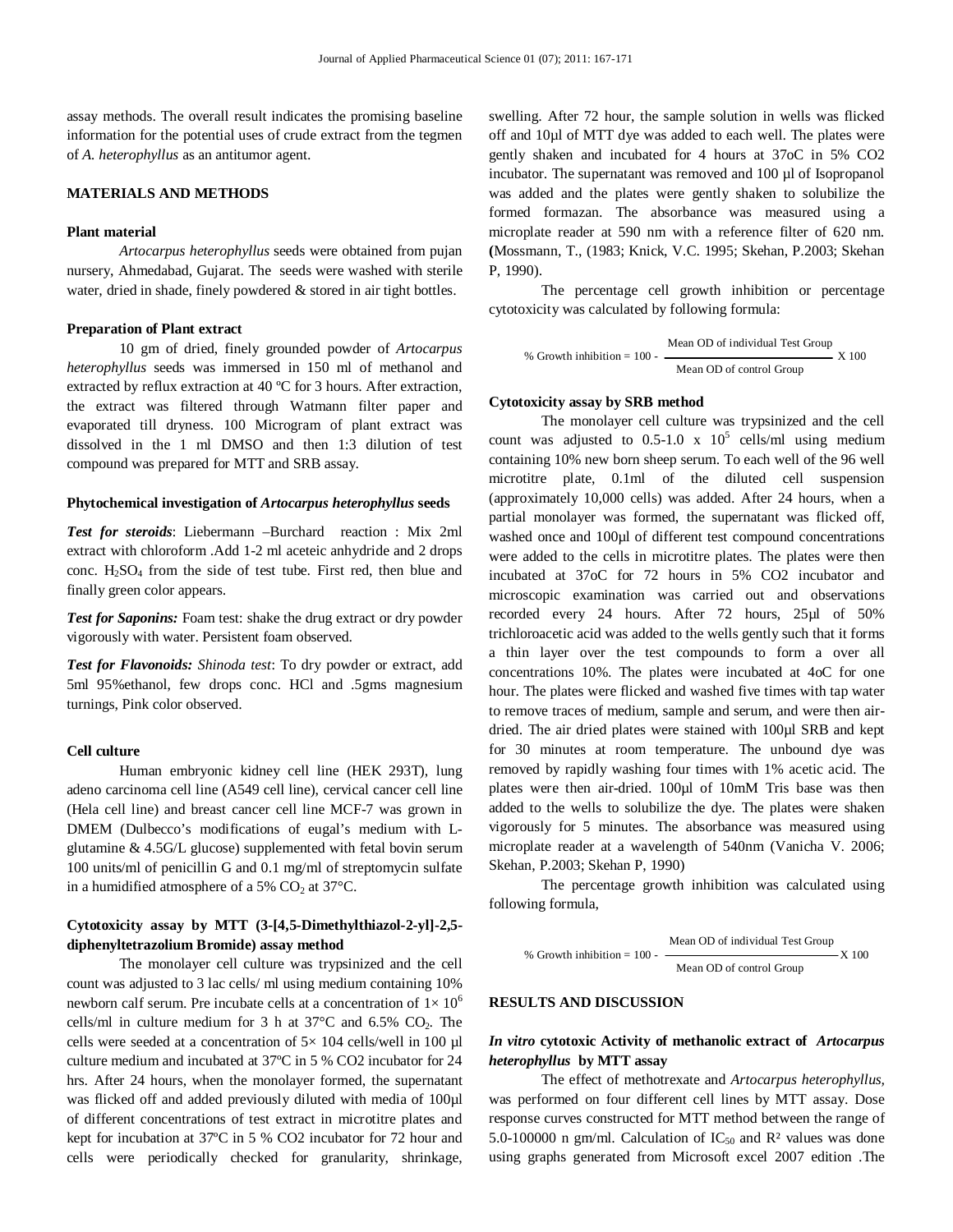susceptibility of cells to the drug exposure was characterized by  $IC_{50}$  values. Results indicate that the antiproliferative effect strengthens with increase in the concentration of drug.

From table 1, observed that the highest cytotoxic activity was found with methotrexate against A549 and HeLa having  $IC_{50}$ : 9.70 and  $27.90 \mu$  gm/ml respectively. Lower activities were in HEK-293 and MCF-7 having  $IC_{50}$ :45.42 and 49.42  $\mu$  gm/ml.

From figure 1a, it showed Methotrexate has the doseeffect co-relation with maximum linearity in case of A549, MCF-7, HEK 293 and HeLa, respectively with increasing with increase in the concentration  $&$  attains linearity till IC<sub>50</sub> value is reached.

Interestingly, observed that methotraxate showed cytotoxic activity against A549, HeLa, MCF-7 cancer cell lines and also the normal kidney cell line i.e., HEK-293T cell line show better results in terms of  $IC_{50}$  and regression due to its antimetabolite activity which inhibit dihydro folate reductase enzyme.



Fig 1(a) & (b): % Growth inhibition of methotrexate and methanolic extract of *Artocarpus heterophyllus* against HEK 293, A549, HeLa, and MCF-7 by the MTT assay.

From table 1, observed that cytotoxic activity of Methanolic extract of *Artocarpus heterophyllus* have found against only A549 cell line with  $IC_{50}$ : 35.26 $\mu$  gm/ml. Whereas this extract not showed the activity against other cell lines.

From figure 1b, it showed that methanolic extract of *Artocarpus heterophyllus* showed the dose-effect co-relation with maximum linearity in case of A549 of the four cell lines at value being 0.9117.The % inhibition is increasing with increase in the conc. linearly.

On the other hand, Methanolic extract of *Artocarpus heterophyllus* against HeLa and MCF-7 show insignificant regression with non linearity in the values of change of %

inhibition with the increase in concentration, due to that they are not reach upto 50% cell growth inhibition. Normal cell line HEK 293 also show non linearity with insignificant regression, which is less toxic to human health.

# **In** *vitro* **metabolic assay of** *Artocarpus heterophyllus* **extracts and methotrexate by SRB assay**

The effect of Methotrexate and *Artocarpus heterophyllus,*  extracts was performed on four different cell lines by SRB assay. Dose response curves constructed for SRB method between the range of 5.0-100000 n gm/ml. Calculation of  $IC_{50}$  and  $R<sup>2</sup>$  values was done using graphs generated from Microsoft excel 2007 edition .The susceptibility of cells to the drug exposure was characterized by  $IC_{50}$  values. Results indicate that the antiproliferative effect strengthens with increase in the concentration of drug. The IC50 values of test extract as well as standard drug (methotrexate) were summarised in table 2 and figure  $2(a)$  & (b).



**Fig 2(a) and (b):** % Growth inhibition of methotrexate and methanolic extract of *Artocarpus heterophyllus* against HEK 293, A549, HeLa, MCF-7 by SRB assay

From table 2, observed that highest activity of Methotrexate have found against HeLa and A549 having  $IC_{50}$ : 7.7643 and 16.112 respectively. Lower activities were in MCF-7 and HEK 293 (IC<sub>50</sub>: 16.531 and 45.671). From figure 2a, it showed that methotrexate has the dose-effect co-relation with maximum linearity in case of HeLa of the four cell lines at value being 0.9747. The % inhibition is increasing with linearity till  $IC_{50}$  value is reached. Linearity in case of A549, HEK 293 and MCF-7 cell lines with increasing with increase in the concentration & attains linearity till  $IC_{50}$  value is reached respectively.

So, methotraxate shows cytotoxic activity against A549, HeLa, MCF-7 cancer cell lines and also the normal kidney cell line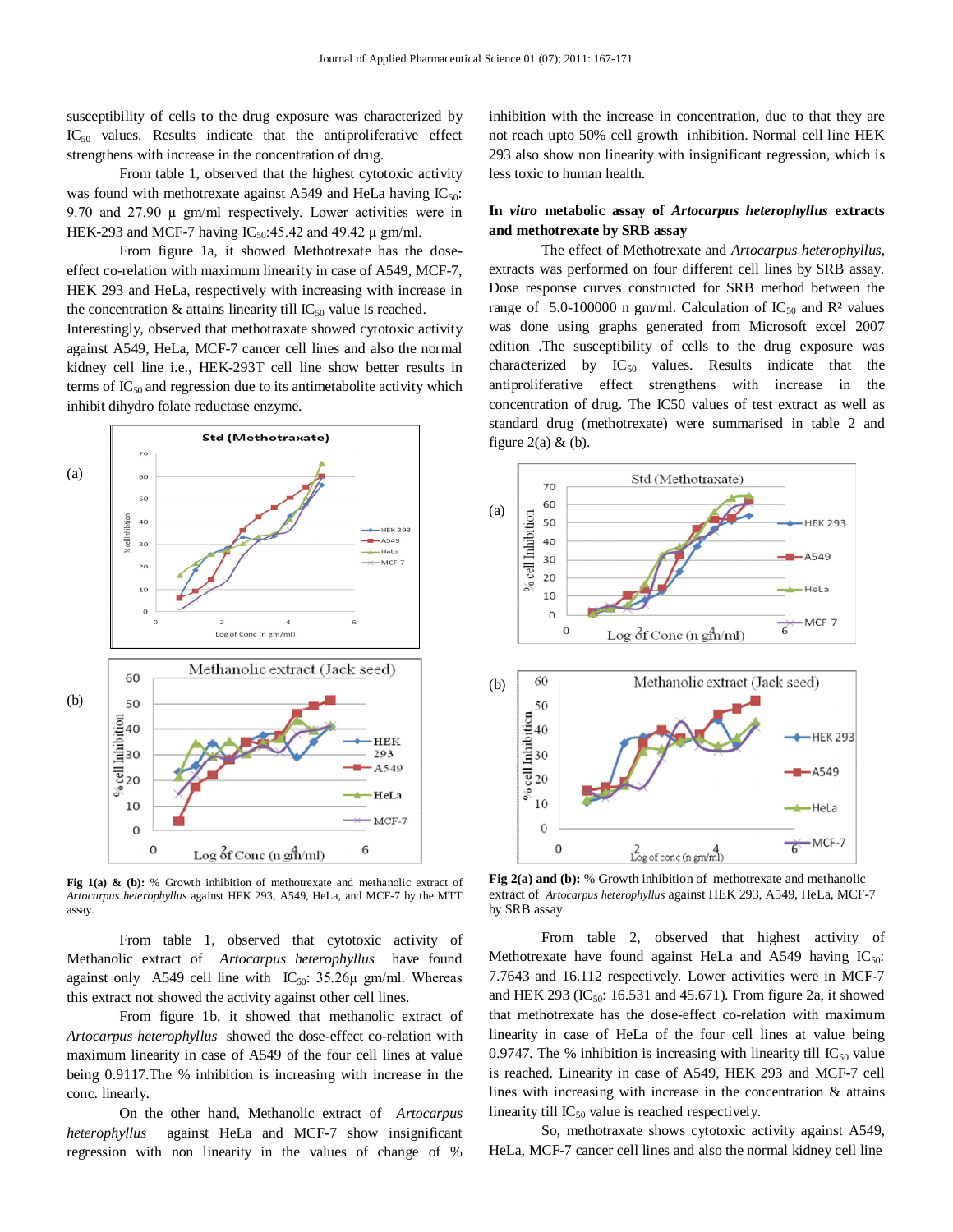**Table 1:** % growth inhibition and IC<sub>50</sub> values of methotrexate and methanolic extract of Artocarpus heterophyllus by MTT assay.

| Compound name | Conc.<br>ng/ml | % Growth Inhibition |        |        |         | $IC_{50} (\mu g/ml)$ |       |        |              |
|---------------|----------------|---------------------|--------|--------|---------|----------------------|-------|--------|--------------|
|               |                | <b>HEK-293</b>      | A549   | HeLa   | $MCF-7$ | <b>HEK-293</b>       | A549  | HeLa   | <b>MCF-7</b> |
| Methotrexate  | 5.08053        | 6.859               | 6.117  | 16.283 | 0.997   | 45.42                | 9.70  | 27.907 | 49.42        |
|               | 15.24158       | 18.361              | 9.530  | 21.552 | 5.449   |                      |       |        |              |
|               | 45.72474       | 25.782              | 14.725 | 25.411 | 10.124  |                      |       |        |              |
|               | 137.1742       | 28.379              | 26.375 | 27.637 | 14.057  |                      |       |        |              |
|               | 411.5226       | 33.277              | 36.319 | 30.308 | 24.743  |                      |       |        |              |
|               | 1234.568       | 31.867              | 42.107 | 33.722 | 31.495  |                      |       |        |              |
|               | 3703.704       | 33.870              | 46.263 | 35.131 | 34.538  |                      |       |        |              |
|               | 11111.11       | 42.478              | 50.641 | 40.994 | 36.542  |                      |       |        |              |
|               | 33333.33       | 47.673              | 55.465 | 50.641 | 47.747  |                      |       |        |              |
|               | 100000         | 56.207              | 60.437 | 65.854 | 59.620  |                      |       |        |              |
| Artocarpus    | 5.08053        | 23.259              | 3.519  | 21.329 | 14.651  | ٠                    | 35.26 | ٠      |              |
| heterophyllus | 15.24158       | 25.708              | 17.471 | 34.538 | 21.997  |                      |       |        |              |
|               | 45.72474       | 34.538              | 22.071 | 29.492 | 29.269  |                      |       |        |              |
|               | 137.1742       | 28.750              | 28,008 | 35.280 | 28.231  |                      |       |        |              |
|               | 411.5226       | 34.686              | 35.058 | 30.457 | 30.754  |                      |       |        |              |
|               | 1234.568       | 37.655              | 34.464 | 34.761 | 33.722  |                      |       |        |              |
|               | 3703.704       | 37.506              | 37.729 | 36.319 | 31.198  |                      |       |        |              |
|               | 11111.11       | 29.269              | 46.411 | 43.369 | 38.100  |                      |       |        |              |
|               | 33333.33       | 35.280              | 49.157 | 41.811 | 39.659  |                      |       |        |              |
|               | 100000         | 40.327              | 51.680 | 39.584 | 41.365  |                      |       |        |              |

**Table No. 2:** % growth inhibition and IC50 values of methotrexate and methanolic extract of Artocarpus heterophyllus by SRB assay.

| Compound<br>name  | Conc.<br>ng/ml | % Growth Inhibition |        |        |        | $IC50 (\mu g/ml)$        |       |      |       |
|-------------------|----------------|---------------------|--------|--------|--------|--------------------------|-------|------|-------|
|                   |                | <b>HEK-293</b>      | A549   | HeLa   | MCF-7  | <b>HEK-293</b>           | A549  | HeLa | MCF-7 |
| Methotrexate      | 5.08053        | 0.372               | 1.627  | 1.0479 | 2.399  | 45.67                    | 16.11 | 7.76 | 16.53 |
|                   | 15.24158       | 3.268               | 3.558  | 3.558  | 4.716  |                          |       |      |       |
|                   | 45.72474       | 4.716               | 10.314 | 5.295  | 3.268  |                          |       |      |       |
|                   | 137.1742       | 8.094               | 13.403 | 16.878 | 5.392  |                          |       |      |       |
|                   | 411.5226       | 12.631              | 14.465 | 32.515 | 31.357 |                          |       |      |       |
|                   | 1234.568       | 23.538              | 32.708 | 37.244 | 34.832 |                          |       |      |       |
|                   | 3703.704       | 37.341              | 46.993 | 43.326 | 41.492 |                          |       |      |       |
|                   | 11111.11       | 46.897              | 51.820 | 56.067 | 45.739 |                          |       |      |       |
|                   | 33333.33       | 51.048              | 52.689 | 63.596 | 58.191 |                          |       |      |       |
|                   | 100000         | 53.847              | 62.631 | 64.851 | 60.701 |                          |       |      |       |
| <b>Artocarpus</b> | 5.08053        | 10.990              | 15.527 | 12.052 | 15.527 | $\overline{\phantom{a}}$ |       | ٠    | ٠     |
| heterophyllus     | 15.24158       | 14.947              | 16.878 | 14.948 | 12.631 |                          |       |      |       |
|                   | 45.72474       | 34.735              | 19.001 | 17.939 | 17.843 |                          | 35.27 |      |       |
|                   | 137.1742       | 37.341              | 34.735 | 31.839 | 16.878 |                          |       |      |       |
|                   | 411.5226       | 39.078              | 40.044 | 32.612 | 28.847 |                          |       |      |       |
|                   | 1234.568       | 34.928              | 36.762 | 35.894 | 43.519 |                          |       |      |       |
|                   | 3703.704       | 38.403              | 38.114 | 36.762 | 33.769 |                          |       |      |       |
|                   | 11111.11       | 44.001              | 46.704 | 33.867 | 31.743 |                          |       |      |       |
|                   | 33333.33       | 33.867              | 49.117 | 37.244 | 32.997 |                          |       |      |       |
|                   | 100000         | 42.264              | 52.206 | 43.905 | 41.492 |                          |       |      |       |

i.e., HEK-293T cell line show better results in terms of  $IC_{50}$  and regression due to its antimetabolite activity which inhibit dihydro folate reductase enzyme.

From table 2, observed that cytotoxic activity of methanolic extract of *Artocarpus heterophyllus* have found against only A549 cell line  $IC_{50}$ : 35.27  $\mu$  gm/ml.where as other cell lines have no activity.

From figure 2b, showed that methanolic extract of *Artocarpus heterophyllus* has the dose-effect co-relation with maximum linearity in case of A549 of the four cell lines at value being 0.9117.The % inhibition is increasing with increase in the conc. linearly. The other cell lines showed insignificant regression with non linearity in the values of change of % cells inhibition not reach up to 50% with the increase in concentration.

# **DISCUSSION**

The results of cytotoxicity study of methanolic extract of Artocarpus heterophyllus showed significacant cytotoxicity against

A549 cell line, whereas this extract had no activity against HeLa, MCF-7 cell lines. This methanolic extract of Artocarpus heterophyllus is non toxic to normal cells, but showed excellent toxicity on cancer cells. The cytotoxicity of methanolic extract of Artocarpus heterophyllus may be due to the presence of flavonoids having mono to poly phenolic groups in the structure. The flavonoids have reported for their cytotoxic activity due to presence of phenolic groups.( Matsuo M., 2005).

The extractive value, total polyphenolic content and anti cancer activity was at its peak in methanolic extract indicating that most of the active components are extracted with methanol. Cytotoxic changes observed was cell aggregation, cell rounding and cell death. The overall results indicates the promising baseline information for the potential uses of the methanol extracts of tegmen of *Artocarpus heterophyllus* seed as an anti cancer agent.

# **CONCLUSION**

From the results obtained from MTT and SRB assay methods, by the comparision of the IC50 values and linearity of the